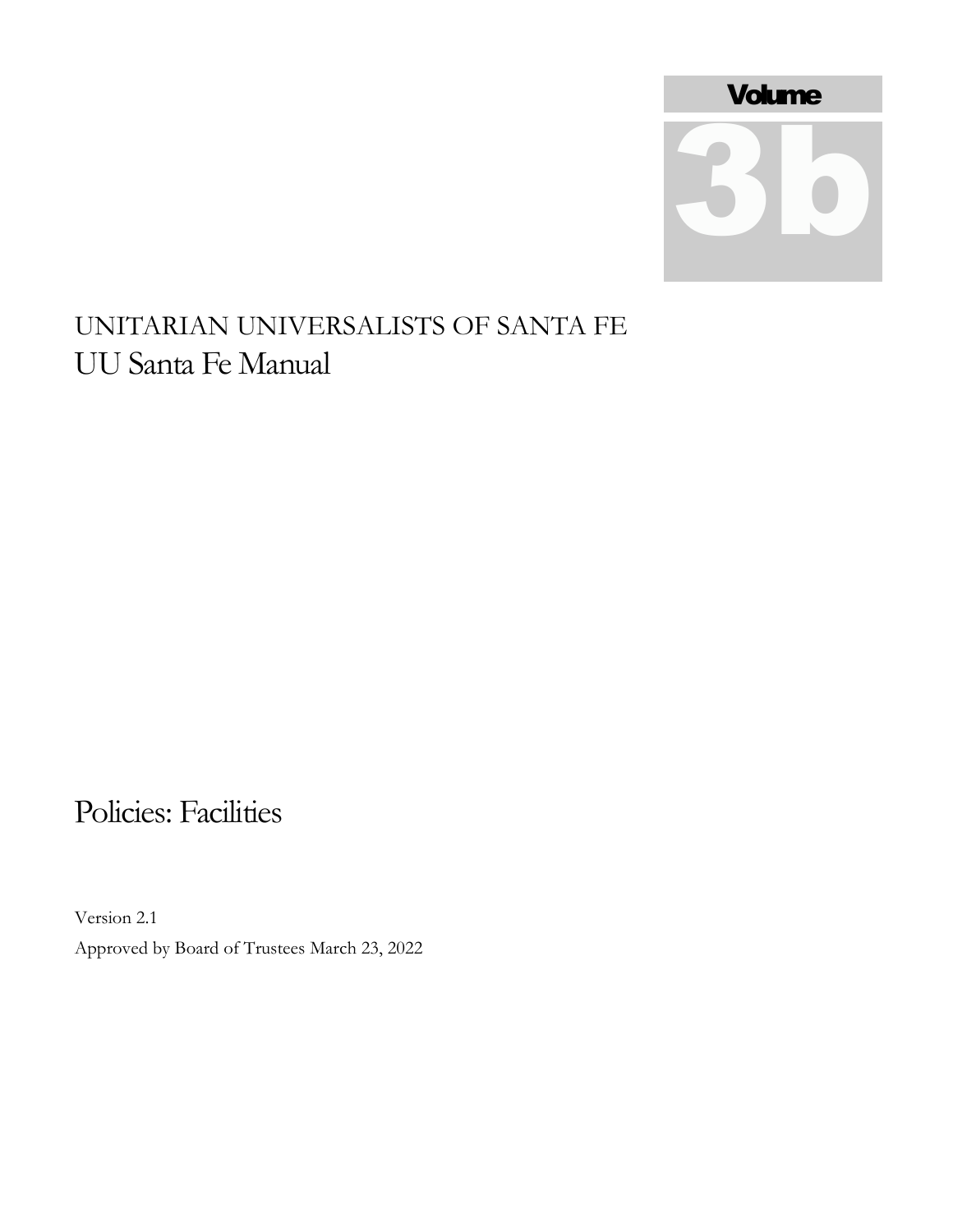# **RevisionHistory**

| Date              | <b>Version</b> | <b>Comments</b>                                                                                                                                       |
|-------------------|----------------|-------------------------------------------------------------------------------------------------------------------------------------------------------|
| February 16, 2011 | 1.0            | Initial version approved by Board<br>of Trustees                                                                                                      |
| May 30, 2013      | 1.0            | Relabeled as Volume 3b. No<br>other changes                                                                                                           |
| July 28, 2021     | 2.0            | Revised insurance requirements<br>for renters, clarified rates to<br>charge for congregants holding<br>private events, and updated the<br>key policy. |
| March 23, 2022    | 2.1            | Incorporated changes from<br><b>Rental Review Task Force</b>                                                                                          |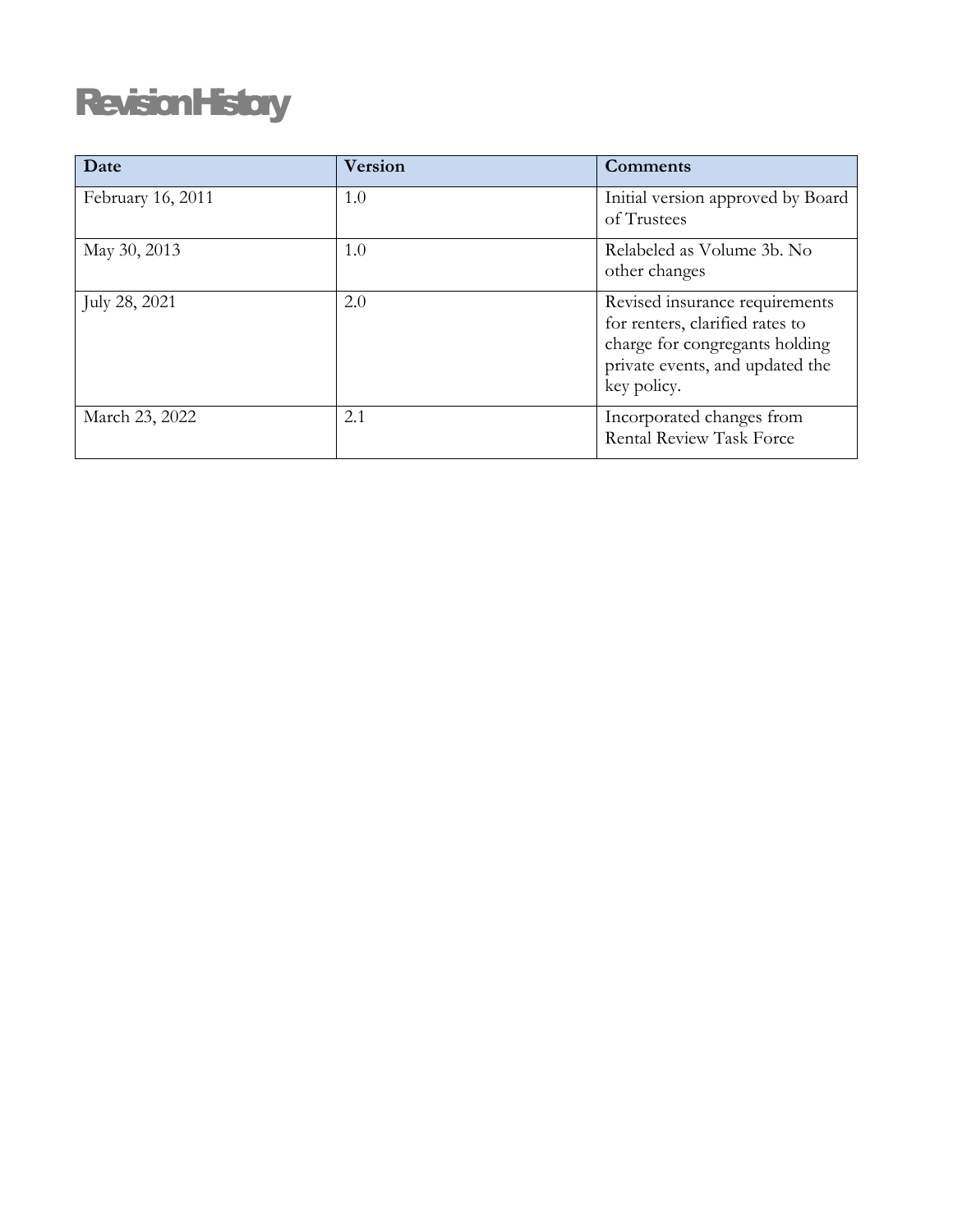### **Table of Contents**

| Indemnification and Insurance Requirements for Renters  4 |  |
|-----------------------------------------------------------|--|
|                                                           |  |
|                                                           |  |
|                                                           |  |
|                                                           |  |
|                                                           |  |
|                                                           |  |
|                                                           |  |
|                                                           |  |
|                                                           |  |
|                                                           |  |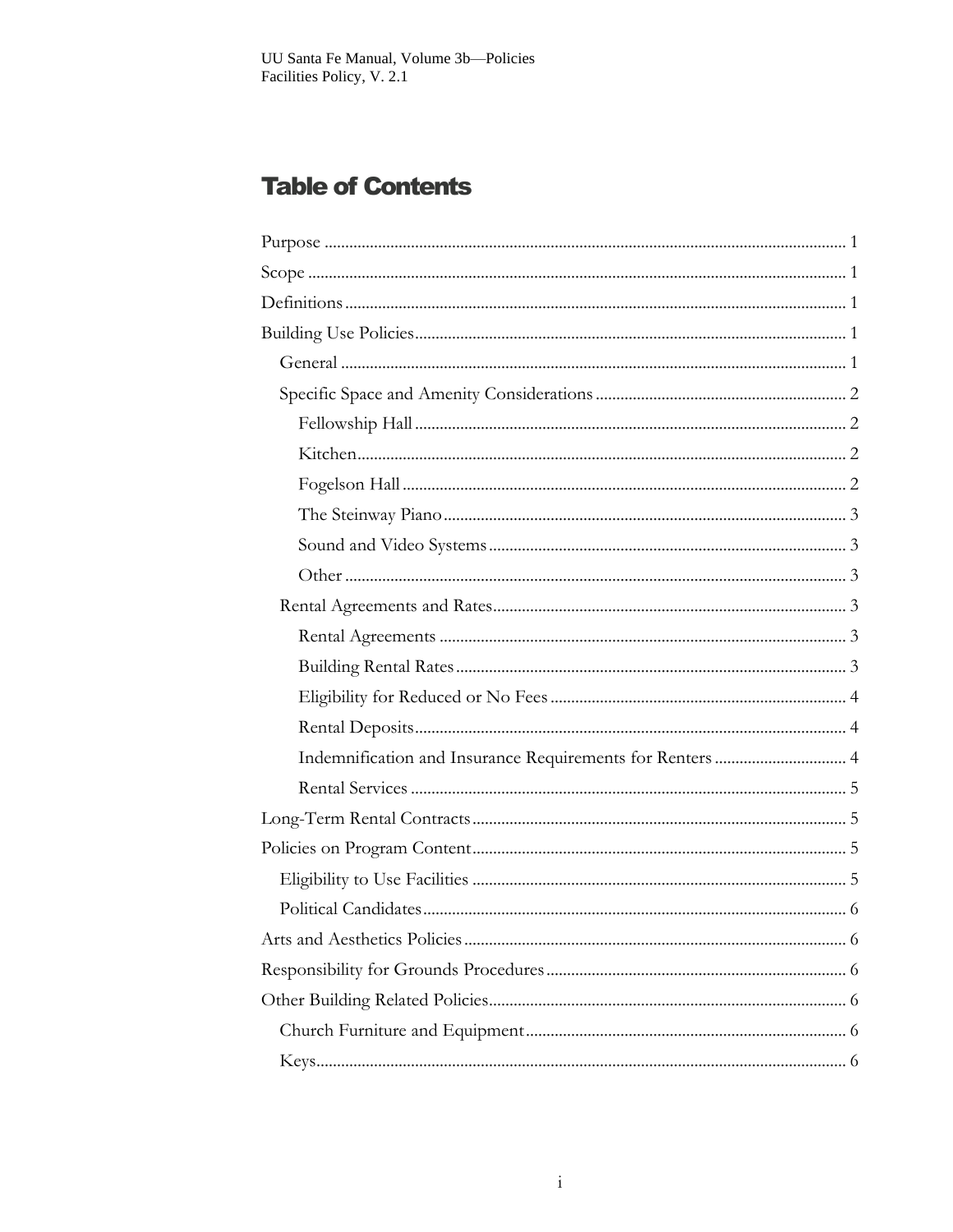### <span id="page-3-0"></span>Purpose

Facilities polices are intended to support the activities of the Community, generate income and support good works in the community.

### <span id="page-3-1"></span>Scope

The facilities policy refers to use of the Community's building, by congregational groups, individual members, community groups and renters.

## <span id="page-3-2"></span>**Definitions**

**UU Santa Fe Group.** A team or committee with representation on the Program Council; or a group meeting on a regular basis, the majority of whose active participants are members or contributing friends of this Community, shall be considered *congregational groups.* 

**Co-Sponsored Group.** An organization with a formal co-sponsorship relationship to the Social Justice Team or the Board of Trustees shall be considered a *co-sponsored group*.

**Renter**: Any group that does not meet the definition of a UU Santa Fe Group or Co-Sponsored Group.

### <span id="page-3-3"></span>Building Use Policies

### <span id="page-3-4"></span>*General*

- All building use by members and non-members must be scheduled with the rental coordinator. Once reserved, a room may be reassigned to another user only for a congregational function and with the approval of the minister.
- To ensure that space will be available for congregational purposes, members must reserve, in advance, **all** the rooms they want to use. Committees are encouraged to arrange their meeting dates and room requests as far in advance as possible.
- Committees with regular meeting dates should schedule them for the whole fiscal year (July 1-June 30) in advance. The rental coordinator, when reserving space for a committee, should ask if this will be a recurring meeting and remind the committee representative to reserve as soon as possible.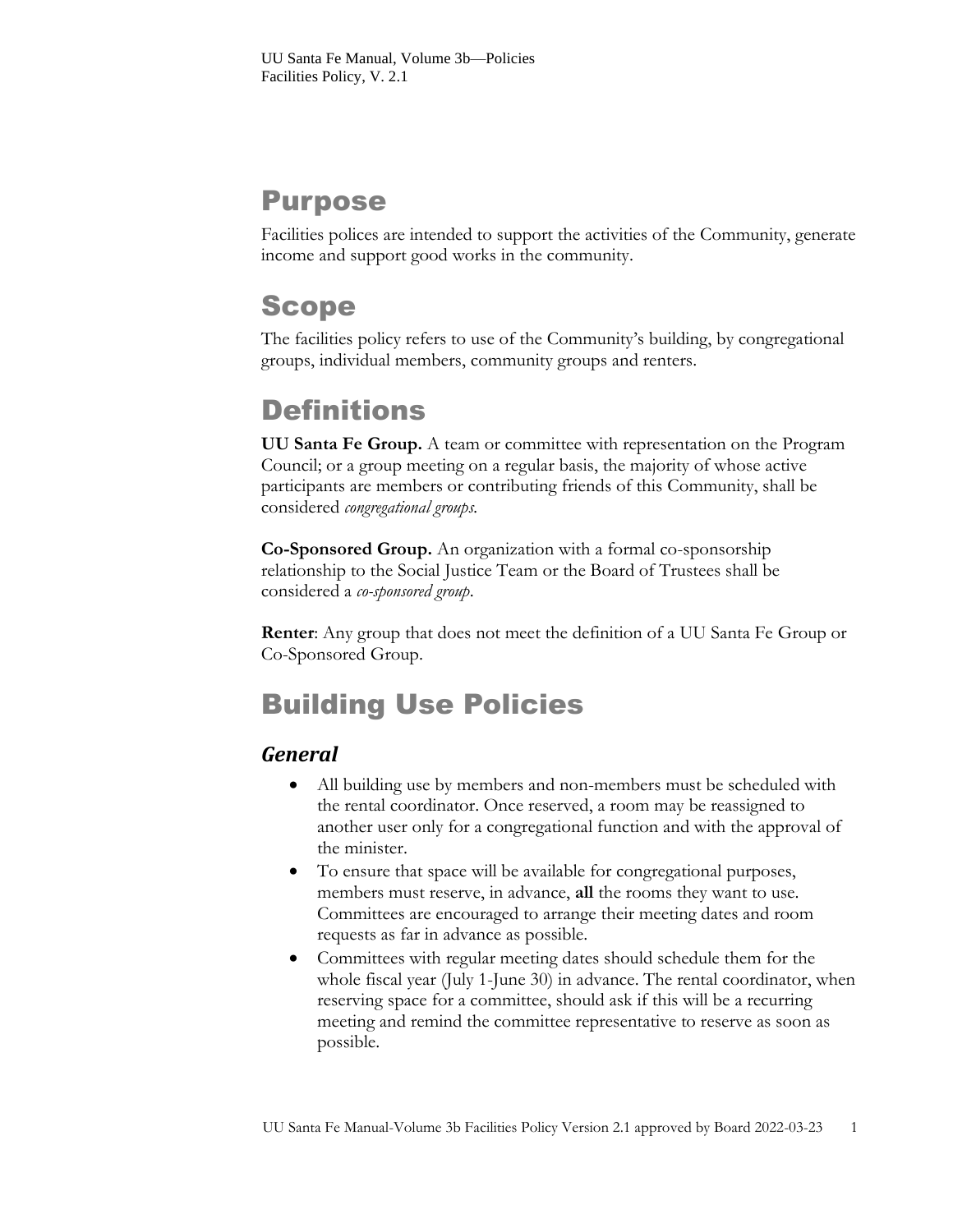- Renters, whether Community members or not, must reserve space as explained above, and submit to the rental coordinator a completed and signed Facility User Agreement.
- All events must be over by 10 pm unless approved by the Minister.
- **All users** of the building shall leave the spaces they use clean and the space, equipment and furniture in the condition and location in which they were found. Clear aisles to exits must always be kept open in all spaces.
- **Foyer and bathrooms** are shared by all users of the building. Requests for use of the foyer for anything other than access shall be made on the application. If at the time reservation or application is made foyer space is available, permission may be given to set up tables for the distribution of literature, signing-in, ticket sales and serving of light snacks.

### <span id="page-4-0"></span>*Specific Space and Amenity Considerations*

#### <span id="page-4-1"></span>**Fellowship Hall**

The Fellowship Hall is not available on Sundays until 2 pm to allow time for after church functions. Users of Fellowship Hall shall restrict their food and drink activities to the use of the kitchenette in Fellowship Hall.

#### <span id="page-4-2"></span>**Kitchen**

**Note that UU Santa Fe does not have a commercial kitchen.** Full use of the kitchen equipment is restricted to congregation activities.

UU Santa Fe Groups using areas of the building other than Fellowship Hall may use the kitchen subject to the restrictions listed below. Use of the kitchen must be requested on the application.

- Use, serve, consume and clean up only their own food and drinks. (This includes salt, sweetener, cream and the like.)
- **All food brought in must be removed.**
- Trash is to be placed in garbage bags and deposited in the dumpster.
- Regular recycling is to be placed in the City recycling bin adjacent to the dumpster; glass should be left in the container in the kitchen.
- Clean garbage bags are to be placed in the trashcans.
- The kitchen is to be left clean and in the condition in which it was found.

Renters may use the kitchen pursuant to the terms in the Facility User Agreement.

#### <span id="page-4-3"></span>**Fogelson Hall**

Fogelson Hall may not be rented on Sunday before 2 pm to allow time for after church functions.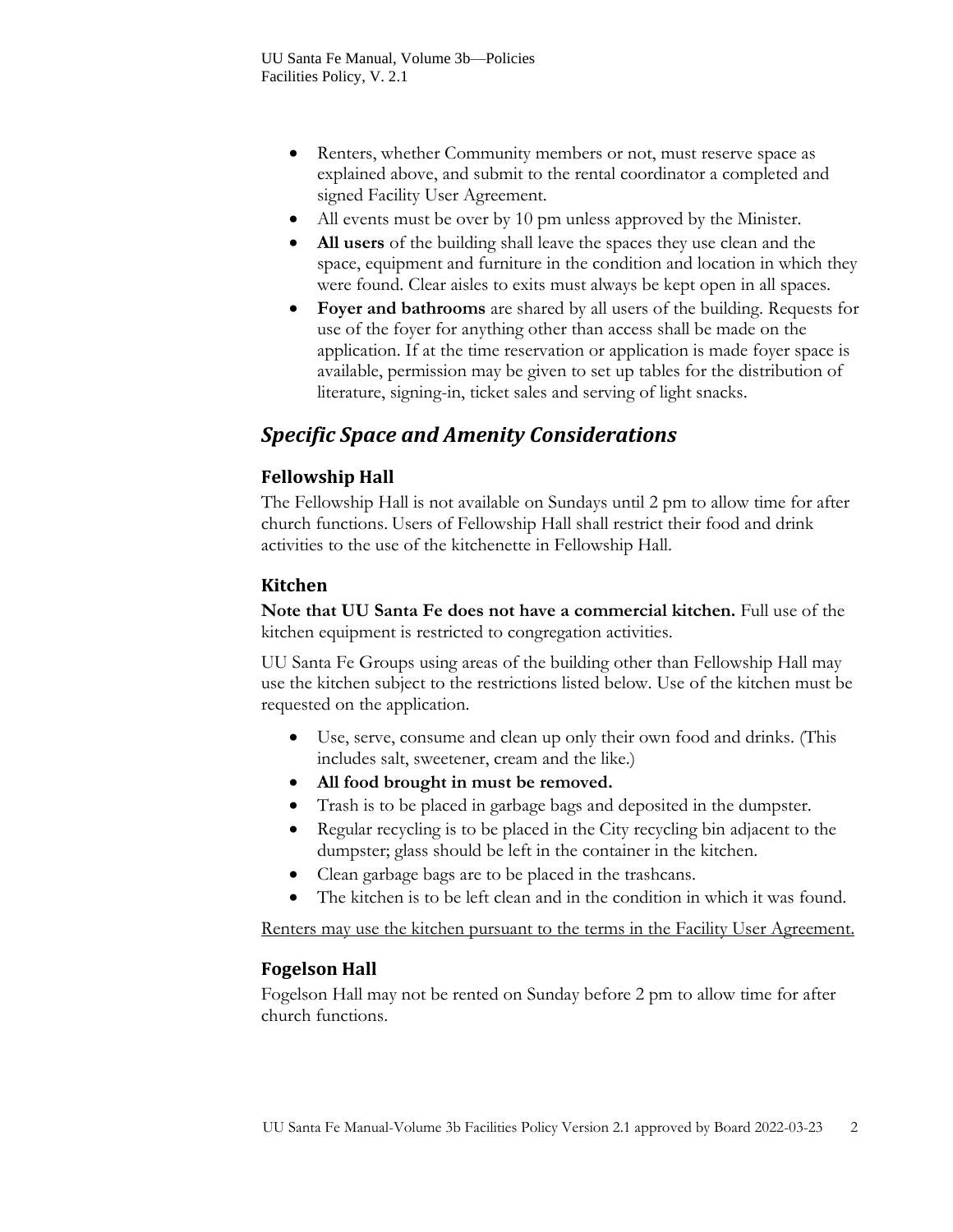#### <span id="page-5-0"></span>**The Steinway Piano**

The Steinway piano may be rented for practice or soloists' rehearsals in the amount defined in the "Rental pricing information sheet" if and only if, the hall has not been rented to another party. Group rehearsals must rent the hall as well as the piano. Those renting the piano must agree to the conditions set forth in the Rental Agreement.

The Music Director may provide music for weddings, memorials and funerals for both members and non-members and will be reimbursed for doing so. No piano rental charges will be assessed in these instances.

#### <span id="page-5-1"></span>**Sound and Video Systems**

A podium mike is available to all Fogelson Hall users at no charge and may be turned on with a switch near the equipment cabinet.

Access to the AV area in the rear of Fogelson is not permitted. Additional capability may be available if arranged with the rental coordinator at the time of contract.

#### <span id="page-5-2"></span>**Other**

Chairs, lamps and tables shall not be moved from room to room without prior permission. Renters have a right to expect that furnishings and equipment normally in rooms will be there.

#### <span id="page-5-3"></span>*Rental Agreements and Rates*

#### <span id="page-5-4"></span>**Rental Agreements**

The rental coordinator works with each renter to complete the Facilities Rental Agreement and Reservation, which specifies clearly which spaces are being rented, dates and times, charges for the space rental and additional services, etc. The agreement is signed by the renter and rental coordinator. The rental deposit is collected at this time. A copy of the contract is given to the renter.

Copies of the rental agreements shall be maintained for 7 years.

The Facilities Rental Agreement and Reservation is to be reviewed every two years in conjunction with the rate review.

#### <span id="page-5-5"></span>**Building Rental Rates**

Building rental rates for short-term rentals are established by the Board of Trustees upon recommendation by the Facilities Committee and Financial Teams. Rental rates are to be reviewed every two years.

There are two fee-based rental rate schedules: (a) Regular rates and (b) Discounted rates. Both are shown on the current rate schedule.

Groups eligible for the discounted rate include: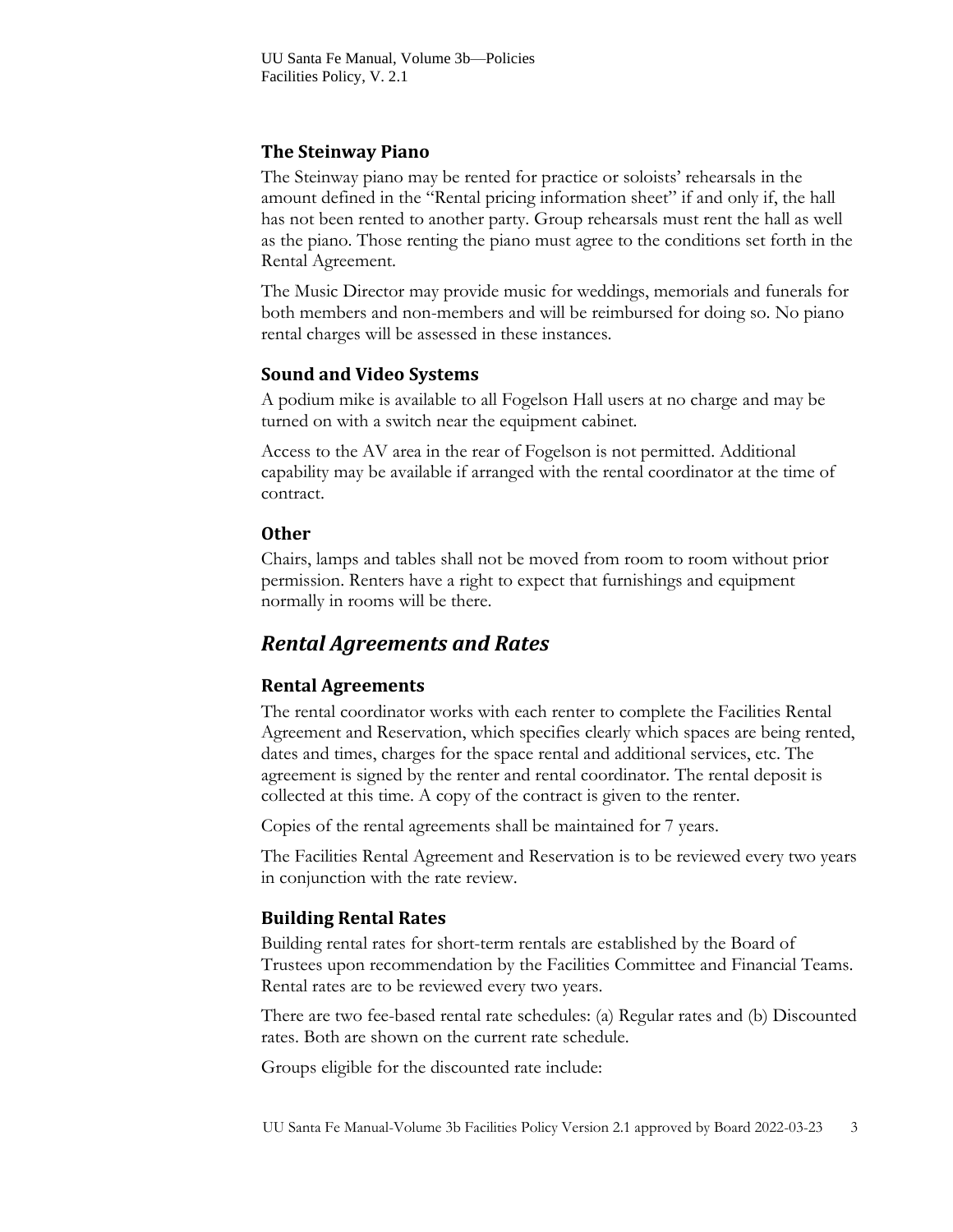- Approved non-profit organizations whose objectives are considered in alignment with our values.
- Sanctioned 12-step groups.
- Not for profit groups cosponsored either by the Social Justice Council or the Board of Trustees. The chair of the Social Justice Council may recommend waiving the fee, based on a reciprocity agreement with the cosponsored group or financial hardship for the group. If the fee waived, the sponsor must be present at the event.

No admission fees may be charged when renting at the discounted rate.

The Rental Coordinator applies these rates in individual rentals and may seek assistance from the Facilities Committee and Minister. The Facilities Committee may refer particularly difficult decisions to the Executive Committee of the Board of Trustees.

Current rental rates may be found in the "Rental pricing information sheet" and must include adequate time needed for setup and cleanup. Additional time will be charged at an hourly rate for each additional hour or fraction thereof. Each user is responsible for cleaning the space used and for replacing all furniture and other items and leaving the space in the condition in which it was found.

#### <span id="page-6-0"></span>**Eligibility for Reduced or No Fees**

Space may be used without charge by:

- Teams and committees represented on the Program Council.
- Congregational groups. Membership in the groups shall be reviewed yearly in July to see if the current composition of the group continues to meet the above criteria.
- The Minister may adjust or waive rental fees in special situations and shall report these adjustments and waivers to the Facilities Committee.
- There is no fee for memorial services for members.
- Congregants may rent any space for private events at the reduced fee rate specified in the current rate schedule.

#### <span id="page-6-1"></span>**Rental Deposits**

A deposit in the amount defined in the current rate schedule must be given to the rental coordinator before using the space as a damage, key return and cleaning guarantee. The deposit will be returned promptly if the space is left in satisfactory condition and key returned. A portion of the deposit may be used for any cleaning required.

#### <span id="page-6-2"></span>**Indemnification and Insurance Requirements for Renters**

The Community's general liability insurance policy covers claims brought by outside parties against congregational employees, volunteers and groups.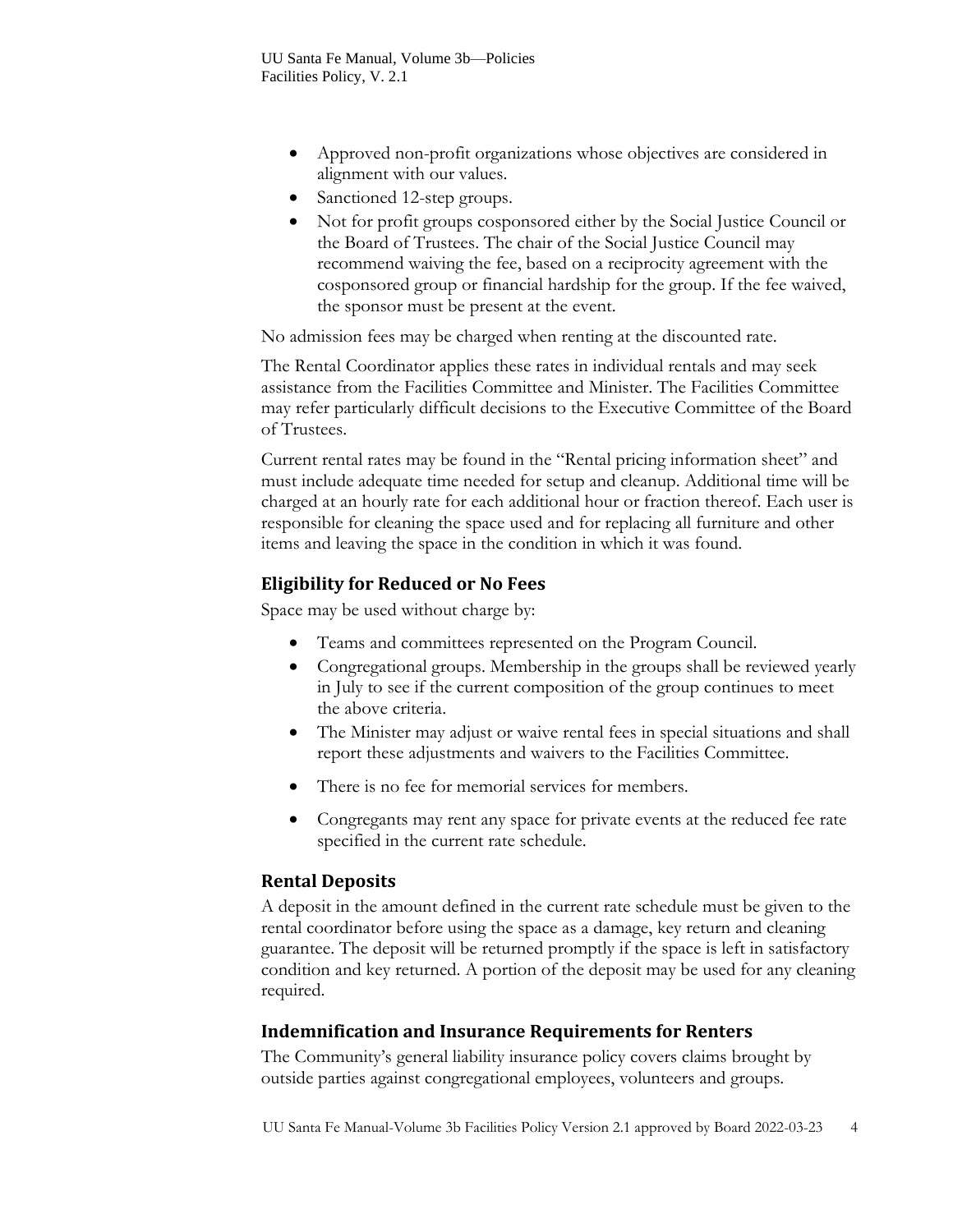All renters must indemnify UU Santa Fe from any liability for loss, damage or injury to any property, person or persons occurring in or upon the property of UU Santa Fe that arises from or in connection with the specific rental.

Unless waived, all renters must also submit to UU Santa Fe a certificate of general liability insurance naming UU Santa Fe as an additional insured. Waivers to this requirement may be granted by the Executive Committee.

#### <span id="page-7-0"></span>**Rental Services**

**Sexton.** All rentals involving 30 or more participants must include the services of an on-site sexton in their rental contracts. If a sexton is unavailable, the space cannot be rented.

**Audiovisual support.** AV technicians may be available to handle the sound equipment during rentals; this may include sound recording. This service must be included in the rental contract.

**Video Recording.** A videographer may be available to record events during rentals. This service must be included in the rental contract.

### <span id="page-7-1"></span>Long-Term Rental Contracts

On occasion, opportunities arise for a long-term rental agreement (defined as a duration of one month or longer using a significant amount of space). Each of these contacts is developed individually but all must include the following components:

- The Minister, rental coordinator, Facilities Committee, VP for Finance and Board of Trustees have input into the contract development process and must agree to the final contract.
- The long-term renter should be an organization whose purposes are compatible with UU values.
- The contract must be explicit about spaces being rented, fees, use of building amenities, services provided (if any) and process for reviewing and amending the agreement.
- The long-term renter must provide documentation of liability insurance.
- Contract length is typically two years but may vary based on need.

## <span id="page-7-2"></span>Policies on Program Content

### <span id="page-7-3"></span>*Eligibility to Use Facilities*

UU Santa Fe will make its facilities available to members of the Community, UU Santa Fe Groups, co-sponsored organizations and other organizations whose objectives are not antithetical with our principles.